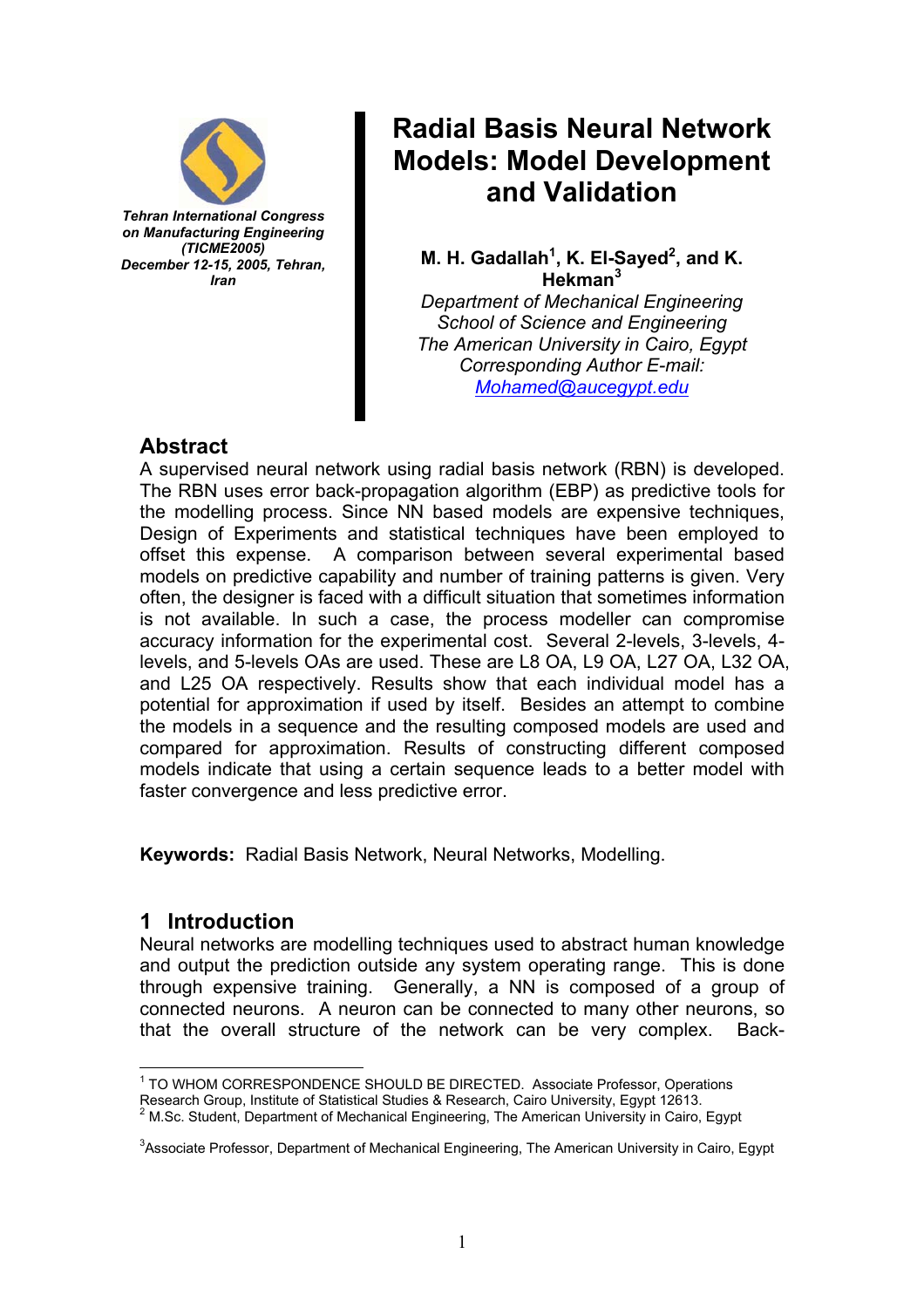

propagation and Radial basis networks are some kinds of supervised learning. This means that input/ output data is required during the training phase. Learning in systems involves adjustments to the synaptic connections that exist among neurons. A trained neural model can be looked at as an expert in this field of knowledge and can be used to extrapolate outside knowledge domains. An adaptation is to introduce the use of design of experiments to plan and design experimentation for two reasons; the first, without DOE, the user will have to carry one-at-a time variable changes. Given the fact that any realistic process has several hundred variables, the problem becomes intractable. Second, the DOE allows multi-variables to be changed simultaneously; a kind of complex analysis allowing full considerations of process variables and their mutual interactions. Neural networks are used in several different applications such as investment analysis, signature analysis, process control, monitor and marketing analysis for sales prediction and change of customer tastes (Leslie Smith, 1996). The science of soft computing has developed at a faster pace lately. In this paper, a neural based network model is developed using radial basis network. without the inclusion of DOE, several hundred milling experiments are needed to be performed over several ranges of feasible input parameters to feed the neural model. Overall, roughly 150 experiments were conducted for the need of training and testing the used neural model. The resulting neural models are valid for cutting force prediction inside and outside the variables domains. Besides, Using the DOE along a certain neural network design can compensate to a good extent, the limitation of experimentation. This paper is made of five sections. The first section introduces the problem and importance of neural network as modelling tool. In section 2, the radial basis network is given together with the concept of design of experiments. Several different force components are used to evaluate the efficiency of modelling. Experimental results are given in section 4 due to space limitations. Several detailed results are referred to briefly. Discussions of results together with conclusions are shown in section 5.

#### **2 Modeling Process Using Neural Networks**

The ANN is used here as tool for mapping input vector received (P) by input neurons to output vector (Y) resultant from output neurons. The mapping process tries to approximate the input function F (P) to another unknown function F (P, W), where W is a parameter vector called weight function. This mapping process is achieved by designing an ANN and training it with a number of input vectors and their corresponding output vectors. The task of training is to adjust W at every training pattern to find the best achievable mapping between input and output. Therefore, the weight values represent knowledge learned through the training patterns. In the training phase, the fractional factorial design (FFD) is used as a systematic way to reduce the number of training experiments. This study started by comparing every model by itself. Several possible combinations are then studied for their approximation capacity. Several process variables are included in this study. These variables are depth of cut, spindle speed, feed rate, and tool diameter. The output vector contains six force components: F max., F min., F mean, F std., Fm-max, Fm-min. The modelling process used is summarized in Figure 1.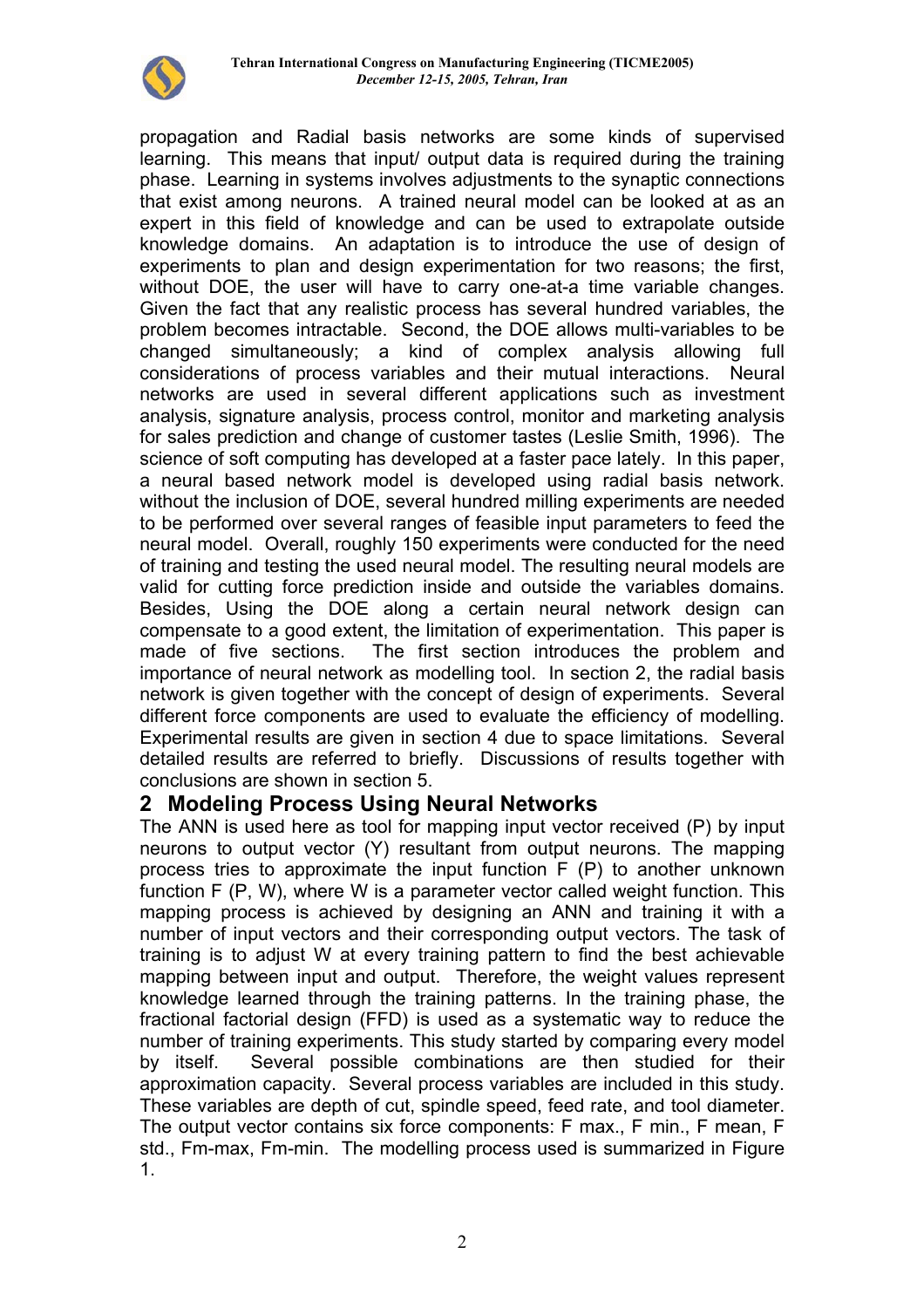

## **3 Radial Basis Network (RBN)**

Radial basis networks consist of two layers. The first layer is a hidden radial basis layer of  $S<sup>1</sup>$  neurons, uses the Gaussian function for mapping, and the second layer is an output linear layer of  $S<sup>2</sup>$  neurons. The algorithm of radial basis NN depends on adding neurons to the hidden layer of a radial basis network until it meets the specified mean squared error goal or until the size of neurons reach the maximum allowable number. The design of radial basis NN depends on two main parameters. The first parameter is called spread. The second parameter deals with the stopping criteria. This parameter is very important to avoid over-training. Adding too much training results can cause the network to learn noise in the data and the model to stop when the training performance reaches the goal. In this paper, the general procedure for neural modelling is shown in Figure 2.



a *I* is *i*th element of a<sub>1</sub> where IW<sub>1</sub>, is a vector made of the *i*<sup>th</sup> row of IW<sub>1,1</sub>

#### **Figure 1: Basic Elements of Radial Basis Neural Network.**

### **4 RBN Process Modelling**

Feeding the neural model with "enough information" is not an easy task. We try to reach the minimum predictive error through use of certain experimental models for training. The spread value is very important parameter and a study was carried to scale the input/output values between - 1 and +1. Results indicate that the best spread lies within 0.8-0.95. The radial basis neural network depends on the number of hidden layers, the number of neurons and the spread value. Overtraining and under-training are two significant effects. Adding too much information will lead the model to learn noise in data. Under-training, also, means a model with insufficient information or a model not fully covering the whole space.

Figure 3 gives a plot between the predictive error and the training error. The graph can be divided into three regions: overtraining, best stopping time and lastly a region where the model requires further training information. The least error is observed where both training and validation error coincide. Figure 4 gives a plot of the predictive error as a function of neurons. Again, both the training and validation errors converge together in the range 23-35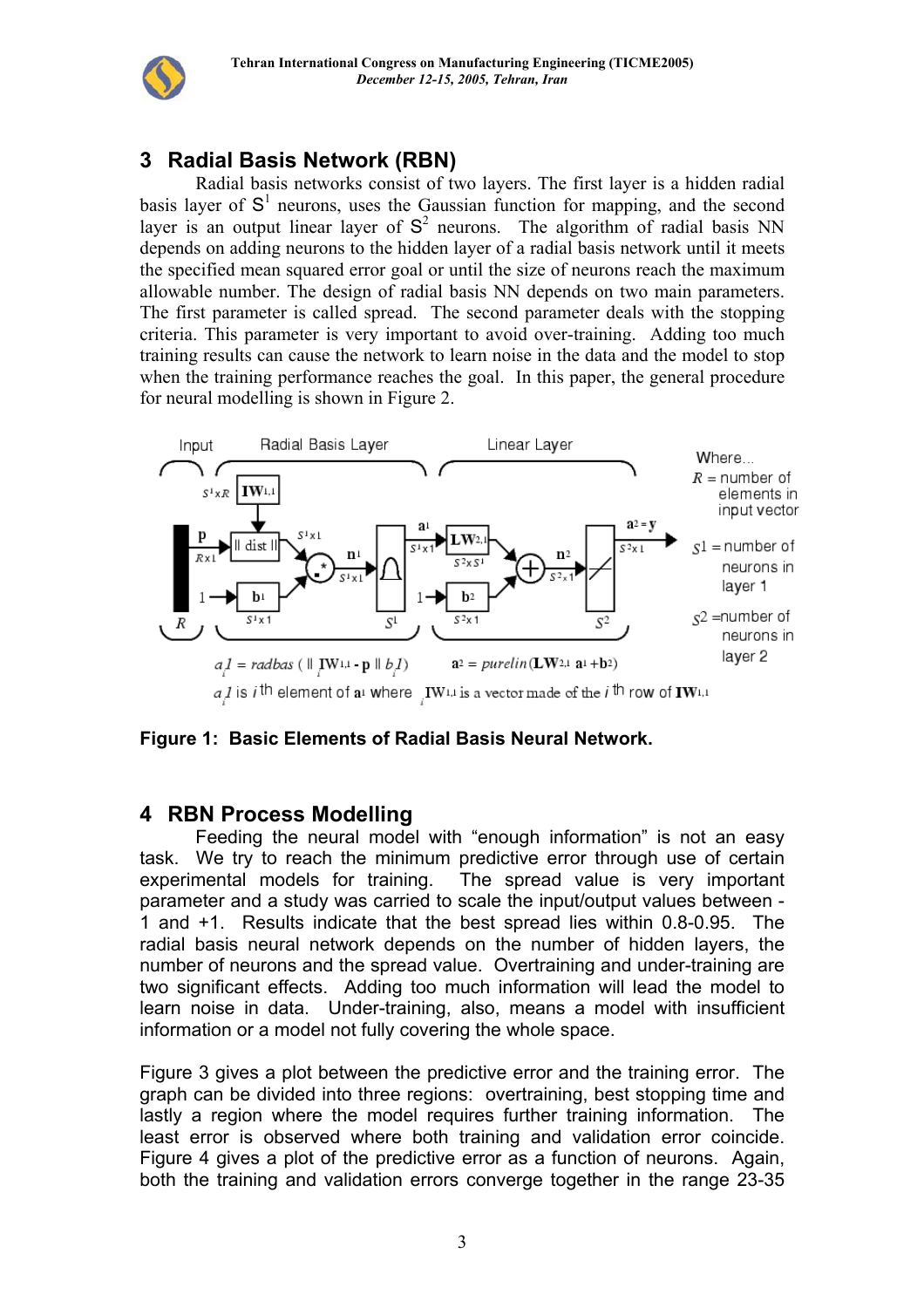

neurons. In the first region (0-22 neurons), the error converges at a high rate. Above 35 neurons, the 2 sets diverge to higher levels of predictive error.



**Figure 2: General Procedure for Neural Modeling Process.**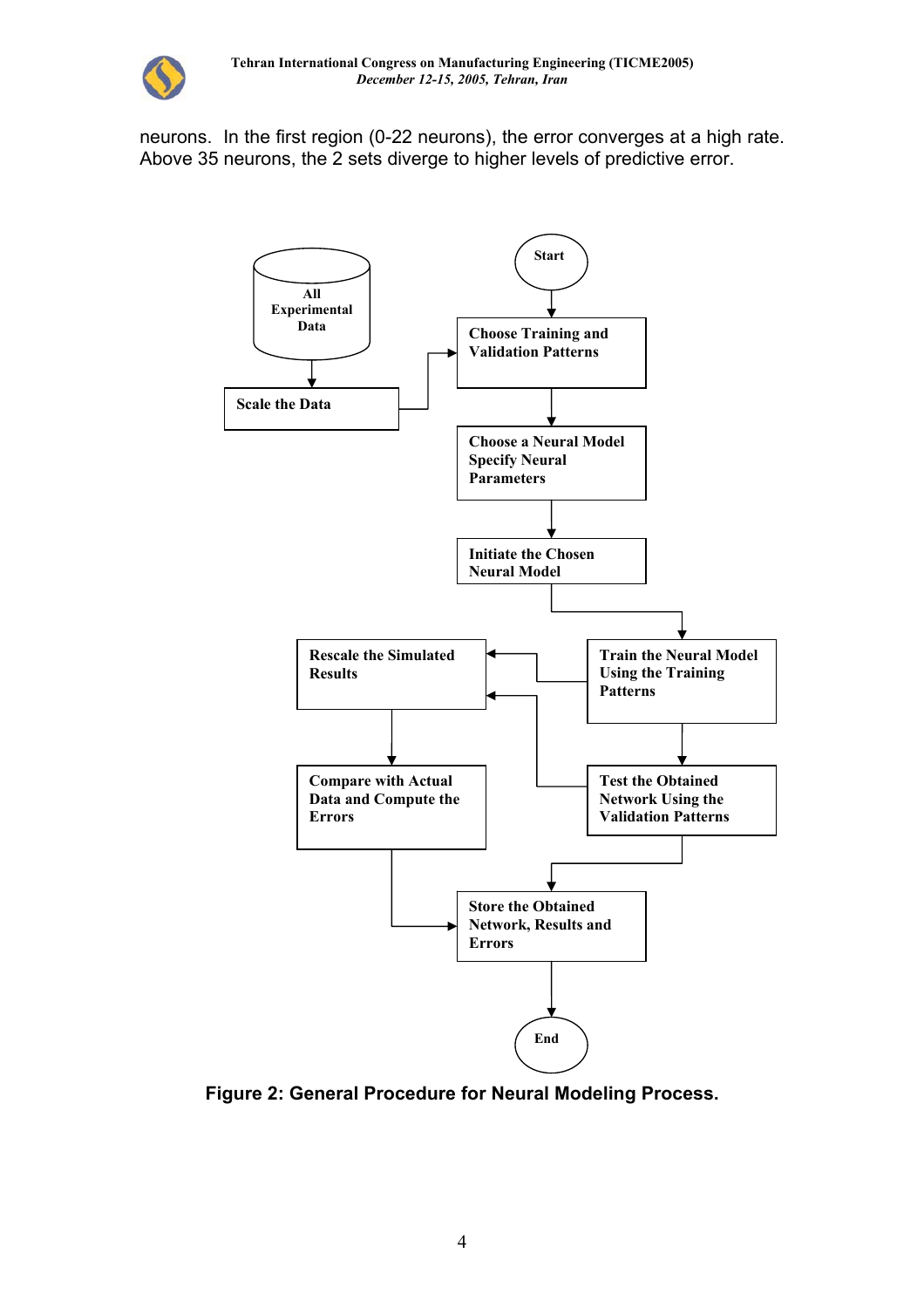



**Figure 3. The Influence of Training Goal Error on Validation and Training Processes** 



**Figure 4. Influence of Increasing Neurons on Validation and Training Processes.**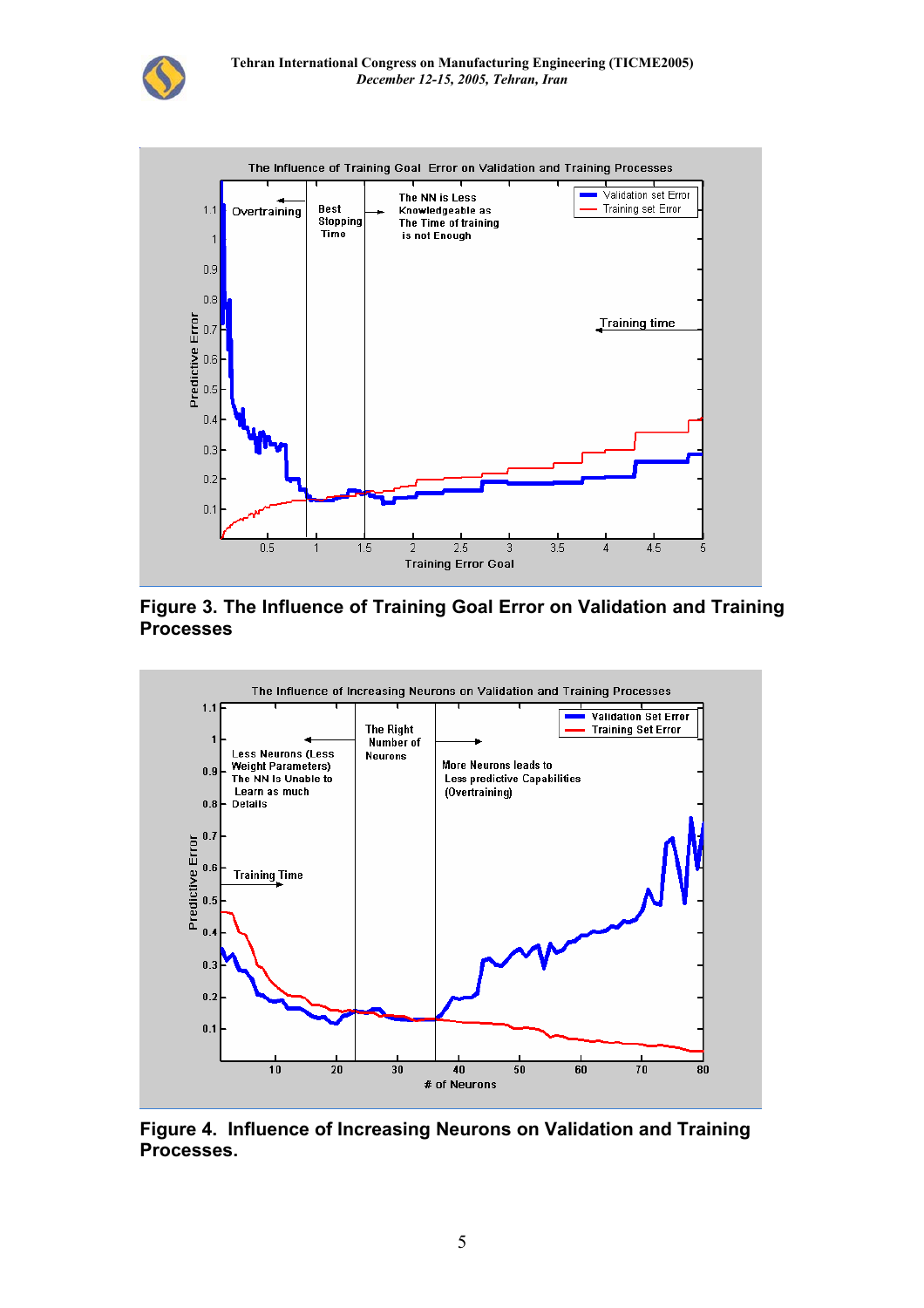

### **4.1 Experimental Work & 2 Composed Models**

Table 1 gives the six force components for the seven developed models. For instance, Fmax ranges from 0.28 (for UL 27-1) to 0.46 (for UL9). Different trends for the other force components are shown. The mean and standard error of the forces are given. Again, the UL27-1 has the smallest mean error; whilst the UL9 has the highest mean error. On the other hand, the standard deviation shows that UL27-2 has the smallest error, whilst the UL32 has the highest error.

An attempt to combine 2 models using a basic model, UL27-1 and the 7 models referred to before. For instance, when UL8-1, with UL27-1, the resulting composed model is UL35-1. Several other composed models are developed; these are UL35-2, UL36, UL54, UL59 and UL52 respectively. Generally speaking, the composed models reduce the predictive errors from  $38\% \sim 56\%$  (for UL8-2  $\sim$  UL32) for Fmax. Similar reductions are noticed for Fmean, Fstd., Fm-max. and Fm-min respectively. These results are not shown for brevity. This validates our hypothesis that composing more than one model results in drastic reduction in error predictions. Figure 5 shows a sample predictive force errors versus experiment number using UL59. Both the mean and standard deviation for error converge with experiment number.

#### **4.2 Experimental Work & 3 Composed Models**

The UL59 previously developed is used here as a basic model to combine with several models to form the new composed model. For instance, when UL59 is added to UL8-1, the resulting composed model becomes UL67-1. Table 3 shows the predictive force errors for various developed models. Again, the predictive errors reduce by  $64\% \sim 70\%$  for Fmax. Similar trends have been observed for other force components.

#### **4.3 Experimental Work & 4 Composed Models**

The UL84 previously developed is used here as a basic model to combine with several models to form the new composed model. For instance, when UL84 is added to UL8-1, the resulting composed model becomes UL92-1. Sometimes, one or two separate experiments are added to cover a certain domain. Again, Tables 1 & 4 are compared together based on the predictive force errors. The difference between UL86-1 and UL92-1 lies in the fact that when we added UL8-1 to UL84, we recognized that there are repetitive experiments. The predictive error based on Fmax. reduce by  $60\% \sim 74\%$ . Similar trends have been observed for other force components.

#### **4.4 Experimental Work & 2-Final Models**

Two models are refined after all experimentation measurements; these are UL90 and UL136 respectively. Table 5 gives the predictive force errors for various force components for the UL90 and UL136 models. A comparison is also graphed in Figure 8 showing good convergence to reasonable error. It is clear that UL90 converges faster than UL136. This requires further study. We attempted to adjust the spread values which positively impacted the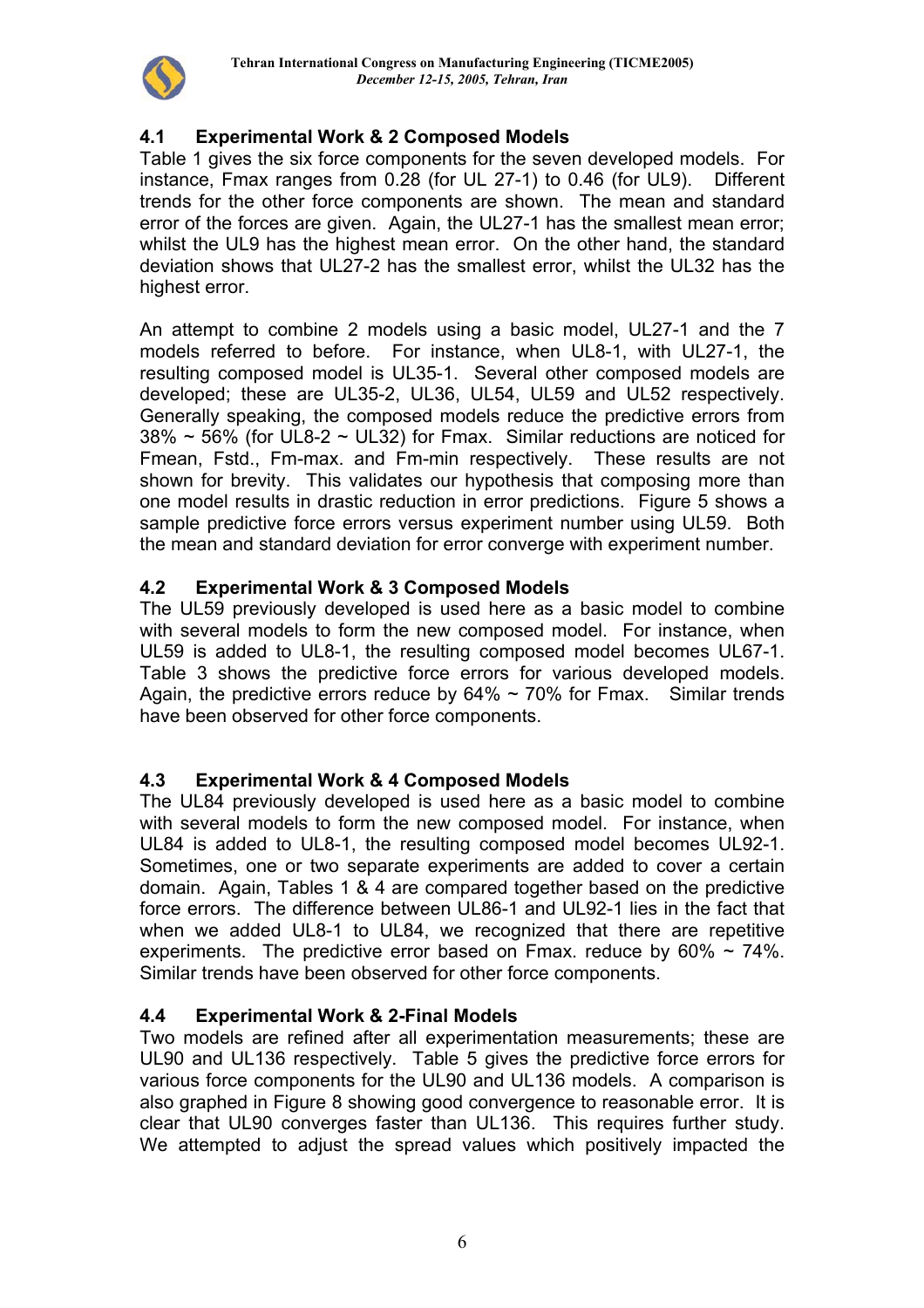

predictive errors by 8.9% ~ 13.2% for UL136 and UL90 respectively (using Fmax. for example).

| <b>Model Name</b> |                                                              | <b>Excluding</b><br>F min.,<br>F m-min. |      |      |      |      |           |            |
|-------------------|--------------------------------------------------------------|-----------------------------------------|------|------|------|------|-----------|------------|
|                   | F m-min.<br>F min.<br>F mean<br>F std.<br>F max.<br>F m-max. |                                         |      |      |      |      | Е<br>mean | E.<br>std. |
| <b>UL8-1</b>      | 0.43                                                         | 2.48                                    | 0.46 | 0.46 | 0.46 | 0.47 | 0.45      | 0.09       |
| <b>UL8-2</b>      | 0.44                                                         | 2.60                                    | 0.55 | 0.46 | 0.45 | 0.92 | 0.47      | 0.08       |
| UL <sub>9</sub>   | 0.46                                                         | 3.48                                    | 0.53 | 0.49 | 0.49 | 0.81 | 0.49      | 0.08       |
| <b>UL27-1</b>     | 0.28                                                         | 8.72                                    | 0.28 | 0.34 | 0.31 | 0.74 | 0.30      | 0.08       |
| <b>UL27-2</b>     | 0.38                                                         | 4.11                                    | 0.45 | 0.40 | 0.40 | 0.71 | 0.41      | 0.07       |
| <b>UL32</b>       | 0.41                                                         | 3.86                                    | 0.51 | 0.44 | 0.43 | 0.93 | 0.45      | 0.11       |
| <b>UL25</b>       | 0.43                                                         | 4.25                                    | 0.60 | 0.44 | 0.47 | 0.89 | 0.48      | 0.10       |

## **Table 1. Predictive Force Errors Result From Training Basic Models**

| Table 2. Predictive Force Errors for 2-composed models. |  |  |
|---------------------------------------------------------|--|--|
|                                                         |  |  |

| <b>Basic</b>    |                             |      | <b>Predictive Force Errors</b> | <b>Excluding F</b><br>min., F m-min. |      |         |         |      |        |
|-----------------|-----------------------------|------|--------------------------------|--------------------------------------|------|---------|---------|------|--------|
| models<br>with  | <b>Model</b><br><b>Name</b> |      |                                |                                      |      |         |         |      |        |
| <b>UL27-1</b>   |                             | F    | F                              | F                                    | F    | $F_{m}$ | $F_{m}$ | Е    | E std. |
|                 |                             | max. | min.                           | mean                                 | std. | max.    | min.    | mean |        |
| <b>UL8-1</b>    | <b>UL35-1</b>               | 0.21 | 6.26                           | 0.18                                 | 0.28 | 0.23    | 0.43    | 0.23 | 0.09   |
| <b>UL8-2</b>    | <b>UL35-2</b>               | 0.27 | 7.53                           | 0.30                                 | 0.32 | 0.29    | 0.85    | 0.29 | 0.08   |
| UL <sub>9</sub> | <b>UL36</b>                 | 0.24 | 4.21                           | 0.24                                 | 0.28 | 0.26    | 0.53    | 0.25 | 0.08   |
| <b>UL27-2</b>   | <b>UL54</b>                 | 0.17 | 4.52                           | 0.13                                 | 0.22 | 0.17    | 0.58    | 0.17 | 0.07   |
| <b>UL32</b>     | <b>UL59</b>                 | 0.18 | 3.64                           | 0.13                                 | 0.17 | 0.16    | 0.64    | 0.16 | 0.07   |
| <b>UL25</b>     | <b>UL52</b>                 | 0.19 | 4.18                           | 0.23                                 | 0.17 | 0.17    | 0.65    | 0.19 | 0.06   |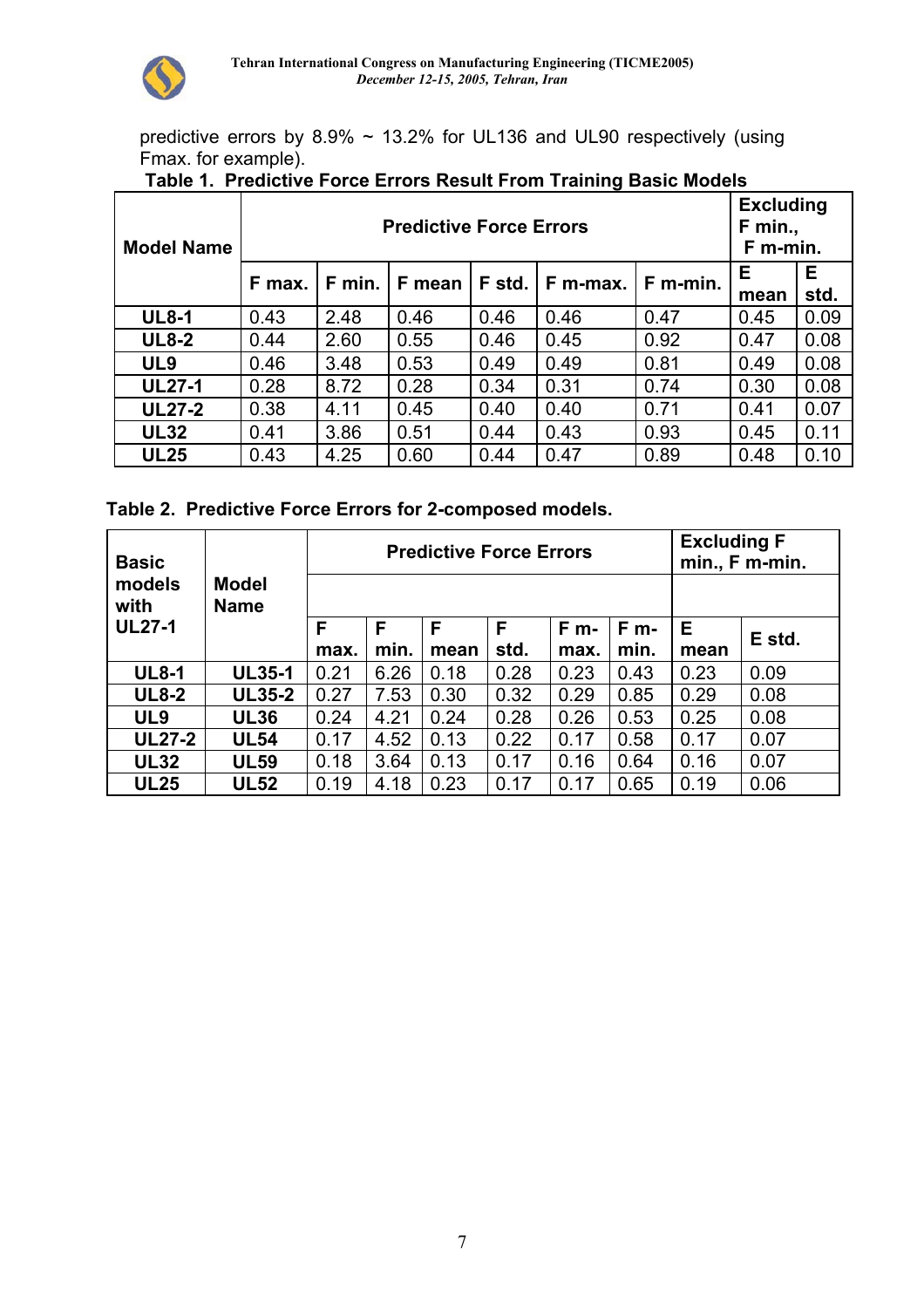

#### **Errors vs Experiments # for UL59**



**Figure 5. Predictive Force Errors vs. Experiment Number for using UL59.** 

| <b>Basic</b><br>models | Model<br>Name | <b>Predictive Force Errors</b> | <b>Excluding F</b><br>$min. F m-$<br>min. |       |        |        |        |       |       |
|------------------------|---------------|--------------------------------|-------------------------------------------|-------|--------|--------|--------|-------|-------|
| with<br><b>UL59</b>    |               | F max.                         | F                                         |       | F std. | $F$ m- | $F$ m- | Е     | E std |
|                        |               |                                | min.                                      | mean  |        | max.   | min.   | mean  |       |
| <b>UL8-1</b>           | <b>UL67-1</b> | 0.132                          | 3.054                                     | 0.173 | 0.146  | 0.138  | 0.552  | 0.147 | 0.068 |
| <b>UL8-2</b>           | <b>UL67-2</b> | 0.156                          | 4.726                                     | 0.177 | 0.163  | 0.171  | 0.614  | 0.167 | 0.082 |
| UL <sub>9</sub>        | <b>UL68</b>   | 0.159                          | 3.007                                     | 0.170 | 0.170  | 0.147  | 0.412  | 0.162 | 0.064 |
| <b>UL27-2</b>          | <b>UL86</b>   | 0.133                          | 3.568                                     | 0.171 | 0.156  | 0.135  | 0.561  | 0.149 | 0.060 |
| <b>UL25</b>            | <b>UL84</b>   | 0.127                          | 4.319                                     | 0.138 | 0.133  | 0.115  | 0.625  | 0.128 | 0.055 |

**Table 3. Predictive Force Errors for 3-composed model.** 

**Table 4. Predictive Force Errors for 4-composed models and effective points.**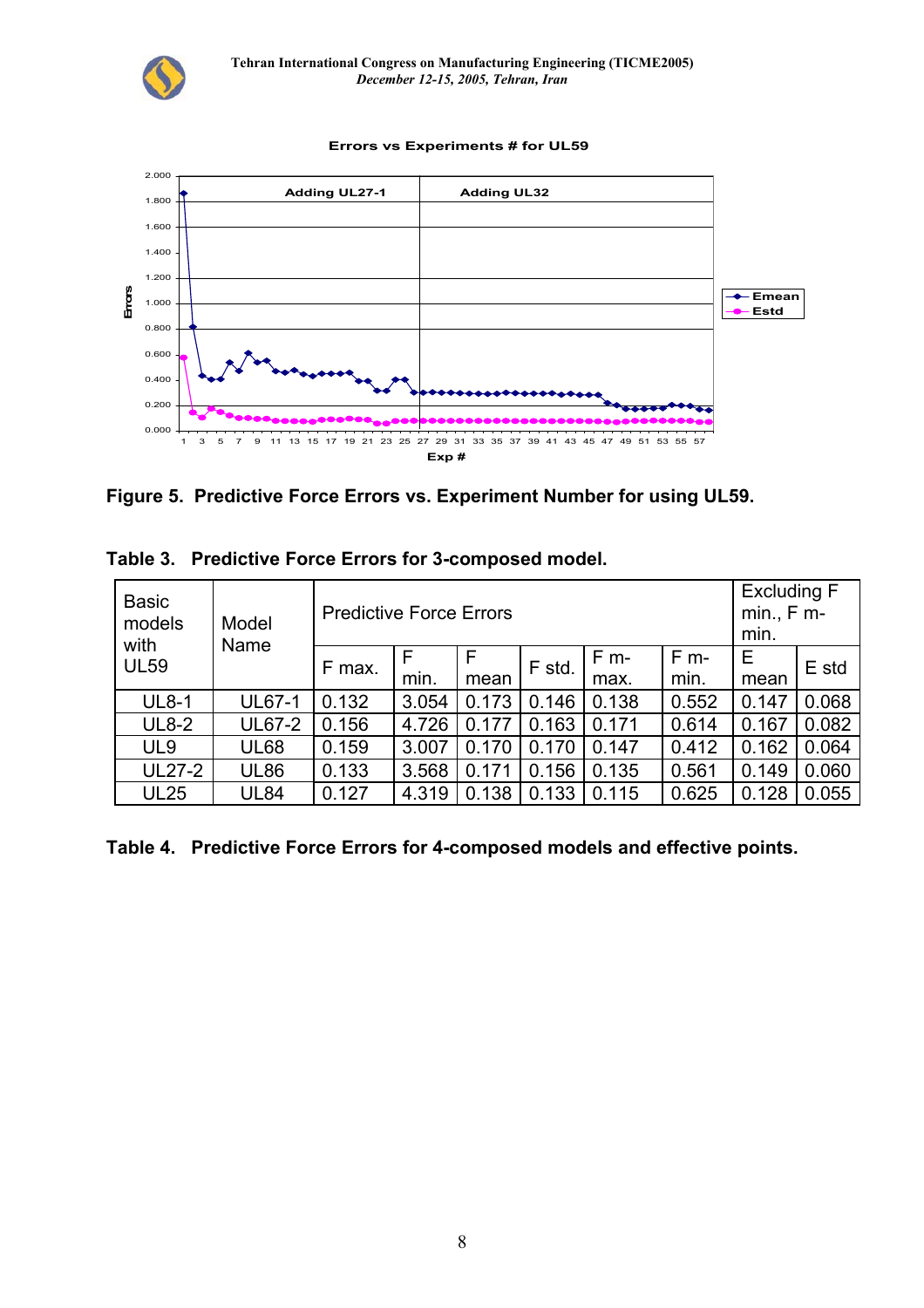

| <b>Basic</b>                          | <b>Predictive Force Errors</b> |                      |           |           |           |        |              | Excluding F min., F<br>m-min. |               |
|---------------------------------------|--------------------------------|----------------------|-----------|-----------|-----------|--------|--------------|-------------------------------|---------------|
| models<br>with UL84                   | Exp.<br><b>Added</b>           | Model<br><b>Name</b> | F<br>max. | F<br>min. | F<br>mean | F std. | F m-<br>max. | F m-<br>min.                  | E mean, Estd  |
|                                       | 1 to $8$                       | <b>UL92-1</b>        | 0.17      | 3.13      | 0.17      | 0.16   | 0.15         | 0.6                           | 0.16.<br>0.07 |
| <b>UL8-1</b>                          | 7                              | <b>UL86-1</b>        | 0.123     | 4.754     | 0.153     | 0.107  | 0.095        | 0.698                         | 0.119, 0.056  |
|                                       | 1 to $8$                       | <b>UL92-2</b>        | 0.127     | 4.64      | 0.147     | 0.145  | 0.127        | 0.543                         | 0.136, 0.054  |
| <b>UL8-2</b>                          | 6                              | <b>UL85</b>          | 0.12      | 4.897     | 0.148     | 0.106  | 0.098        | 0.676                         | 0.118, 0.059  |
|                                       | 1 to $9$                       | <b>UL93</b>          | 0.168     | 2.731     | 0.153     | 0.145  | 0.129        | 0.377                         | 0.149, 0.053  |
| UL <sub>9</sub>                       | $\overline{\mathbf{2}}$        | <b>UL86-2</b>        | 0.119     | 4.522     | 0.138     | 0.106  | 0.099        | 0.59                          | 0.116, 0.056  |
|                                       | 1 to 27                        | <b>UL111</b>         | 0.138     | 2.275     | 0.117     | 0.134  | 0.101        | 0.563                         | 0.123, 0.056  |
| <b>UL27-2</b>                         | 10<br>to 12                    | <b>UL87</b>          | 0.145     | 3.254     | 0.105     | 0.13   | 0.105        | 0.531                         | 0.121, 0.06   |
| <b>Adding all Effective</b><br>points |                                | <b>UL90</b>          | 0.107     | 4.063     | 0.103     | 0.095  | 0.077        | 0.552                         | 0.095, 0.053  |

#### **Table 5. Predictive Force Errors after using all experimental models.**

| Model        | <b>Predicted Force Errors</b> |       | Excluding Fmin,<br>Fm-min |       |                                                        |              |                 |       |  |
|--------------|-------------------------------|-------|---------------------------|-------|--------------------------------------------------------|--------------|-----------------|-------|--|
|              | Fmax                          | Fmin  | Fmean                     | Fstd  | Fm-<br>Max                                             | $Fm-$<br>min | Emean           | Estd  |  |
| <b>UL136</b> | 0.1                           | 0.87  | 0.09                      | 0.11  | 0.10                                                   | 0.33         | 0.10            | 0.05  |  |
| <b>UI90</b>  | 0.107                         | 4.063 | 0.103                     | 0.095 | 0.077                                                  | 0.552        | 0.095           | 0.053 |  |
|              |                               |       |                           |       | Adjusted spread values (0.97 for UL90, 0.97 for UL136) |              |                 |       |  |
| Model        | <b>Predicted Force Errors</b> |       |                           |       |                                                        |              | Excluding Fmin, |       |  |
|              |                               |       |                           |       |                                                        |              | Fm-min          |       |  |
|              | Fmax                          | Fmin  | Fmean                     | Fstd  | $Fm-$                                                  | $Fm-$        | Emean           | Estd  |  |
|              |                               |       |                           |       | Max                                                    | min          |                 |       |  |
| <b>UL136</b> | 0.0911                        | 1.552 | 0.1049                    | 0.094 | 0.0803                                                 | 0.324        | 0.092           | 0.052 |  |
| <b>UI90</b>  | 0.0928                        | 4.142 | 0.1236                    | 0.069 | 0.0735                                                 | 0.589        | 0.089           | 0.055 |  |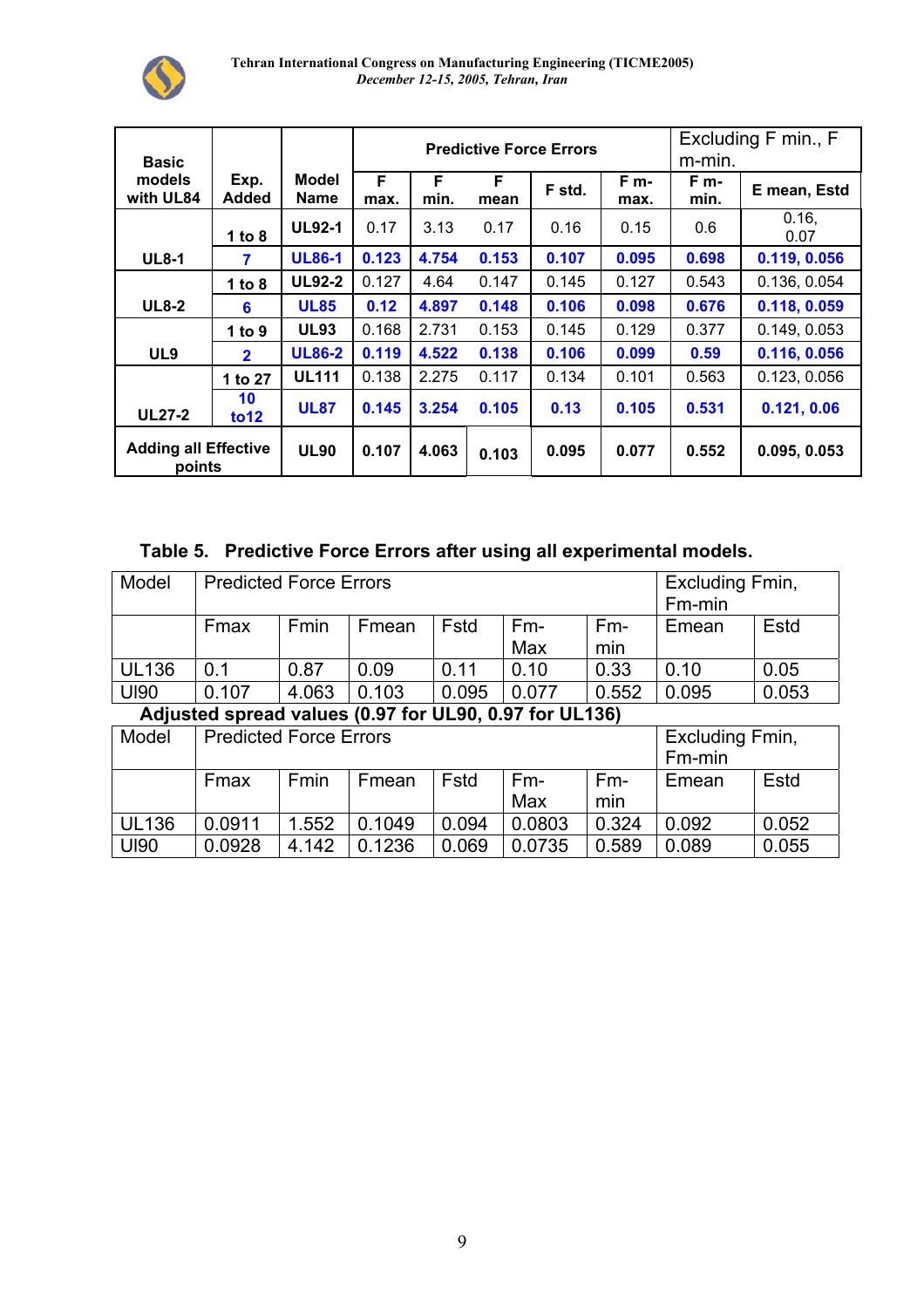



**Figure 8. A comparison between UL90 and UL136.** 



#### **Figure 9: A comparison between UL90 and UL136 using the new spread Values**

### **5 Discussion & Conclusion**

A radial basis neural network is combined with orthogonal arrays as approximation means to model end milling. The problem of overtraining and sufficiency of information is dealt with by adding models in sequence. Several conclusions can be drawn:

1. The radial basis network could have been developed without the use of orthogonal arrays. This, would have required, huge number of experimentation.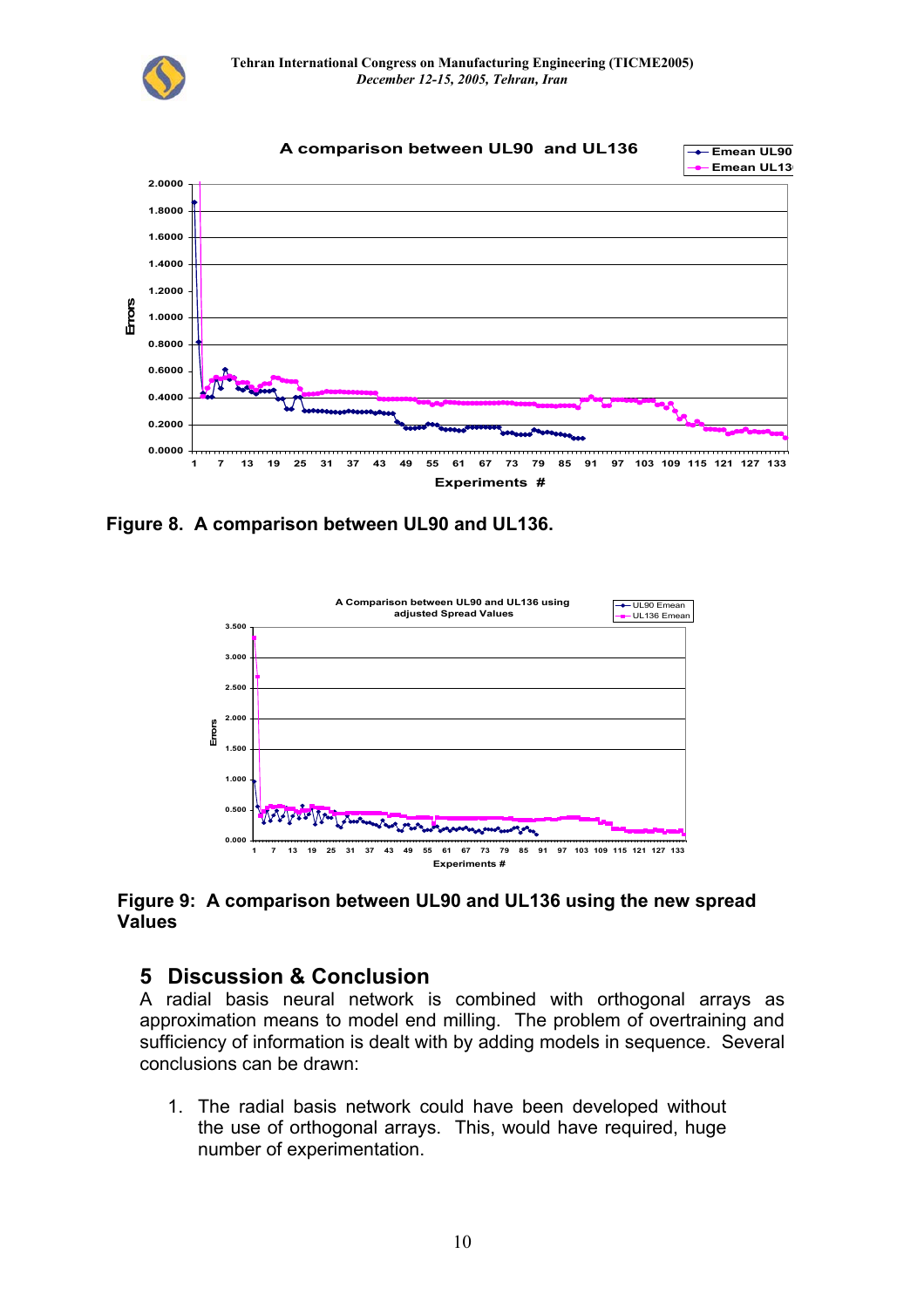

- 2. In this work, 2-, 3-, 4-, 5-, levels orthogonal arrays have been used; other high level arrays could have been employed. It is expected that the higher the number of levels, the better the model error convergence.
- 3. The idea of composed models is new. It has been used to avoid overtraining and unnecessary experimentation. It is true that spread value could improve the situation as shown. A comparative study could be done to verify this statement. Due to page limitations, past literature was briefly referenced in the reference section without inclusion in the body of the paper.

## **References**

- [1] O.H., Cincinnati, Machining Data Handbook, Metcut Research Associates Inc., 2nd Edition, 1972.
- [2] P.J., Ross, Taguchi Techniques for Quality Engineering, Mc Graw Hill Co., New York, 1988.
- [3] P.L.B. Oxley, Mechanics of Machining-An Analytical Approach to Assessing Machinability, Ellis Horwood Limited, Chichester, UK, 1989.
- [4] M.J., Zurada, Introduction to Artificial Systems, West Publishing Company, USA, 1996.
- [5] F. Abrari and M.A. Elbestawi, "Closed Form Formulation of Cutting Forces for Ball and Flat End Mills", Int., J. Mack Manufacturing, Vol. 37, No. 1, pp. 17-27, 1997.
- [6] C. Acosta, W. Switek, E. Garcia, "Dynamic Modelling In Turning Machining", Elsevier Science Ltd, Vol. 33, No. 1-2, p397-400, 1997.
- [7] F. Abrari, M.A. Elbestawi, A.D. Spence, "On the Dynamics of Ball End Milling Modelling of Cutting Forces and Stability analysis", Elsevier Science Ltd, Vol. 38, No. 3, 215-237, 1998.
- [8] S. Haykin, Neural Networks-A Comprehensive Foundation, Prentice Hall, New Jersey, 1999.
- [9] X.P. Li, A.Y.C. Nee, Y.S. Wong, H.Q. Zheng, "Theoretical Modelling and Simulation of Milling Forces", Journal of Materials Processing Technology, 266-272, No 89-90, 1999.
- [10] G. Tlusty, Manufacturing process and Equipment, Prentice Hall, New Jersey, 2000.
- [11] E.M. Trent, Wright Paul K, Metal Cutting 4th ed., Butterworth-Heinemann, 2000.
- [12] M. Milfelner, F. Cus, J. Balic, "Analytical Simulation of Cutting Forces in End Milling", 16th International Conference on production Research (ICPR16),Quebec City, Canada, 2001.
- [13] H. El-Mounayri, M.H. Gadallah, and J. Briceno, "Enhanced modeling and optimization of milling using a hybrid technique," Transactions of the Canadian Society for Mechanical Engineering, vol. 26, no. 2, pp. 179-199, 2002.
- [14] H. S. Ying, K.-C. Lee, S.-S. Chen, S.-J. Ho, "Accurate Modelling And Prediction Of Surface Roughness By Computer Vision In Turning Operations Using An Adaptive Neurofuzzy Inference System", International Journal of Machine Tools & Manufacture, 42, 441-1446, 2002.